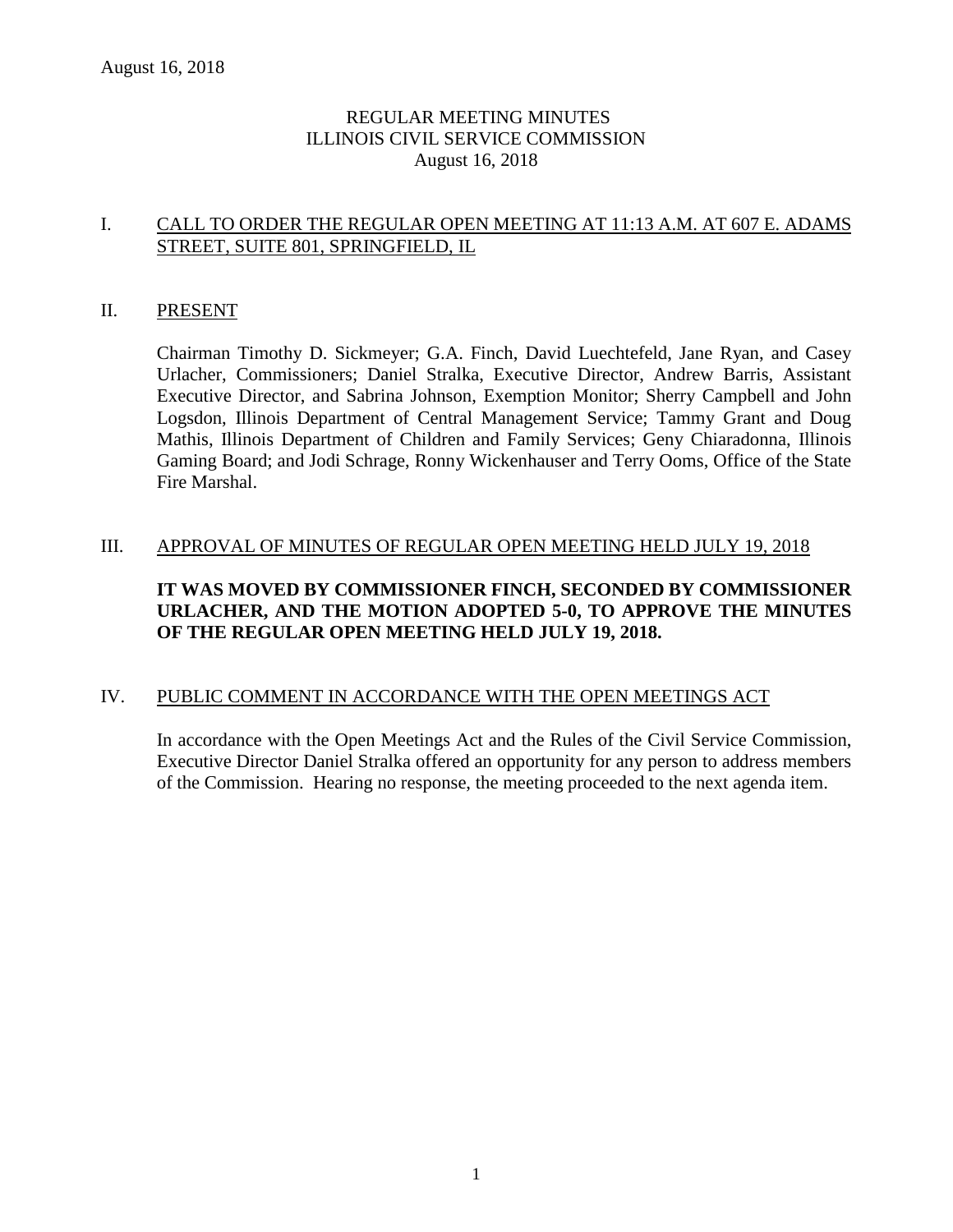#### V. EXEMPTIONS UNDER SECTION  $4d(3)$  OF THE PERSONNEL CODE

# A. Report on Exempt Positions from Department of Central Management Services

|               | Total            | Number of Exempt |  |  |  |
|---------------|------------------|------------------|--|--|--|
| <u>Agency</u> | <b>Employees</b> | Positions        |  |  |  |
|               |                  |                  |  |  |  |
|               |                  |                  |  |  |  |
|               |                  |                  |  |  |  |
|               |                  |                  |  |  |  |
|               |                  |                  |  |  |  |
|               |                  |                  |  |  |  |
|               |                  |                  |  |  |  |
|               |                  |                  |  |  |  |
|               |                  |                  |  |  |  |
|               |                  |                  |  |  |  |
|               |                  |                  |  |  |  |
|               |                  |                  |  |  |  |
|               |                  |                  |  |  |  |
|               |                  |                  |  |  |  |
|               |                  |                  |  |  |  |
|               |                  |                  |  |  |  |
|               |                  |                  |  |  |  |
|               |                  |                  |  |  |  |
|               |                  |                  |  |  |  |
|               |                  |                  |  |  |  |
|               |                  |                  |  |  |  |
|               |                  |                  |  |  |  |
|               |                  |                  |  |  |  |
|               |                  |                  |  |  |  |
|               |                  |                  |  |  |  |
|               |                  |                  |  |  |  |
|               |                  |                  |  |  |  |
|               |                  |                  |  |  |  |
|               |                  |                  |  |  |  |
|               |                  |                  |  |  |  |
|               |                  |                  |  |  |  |
|               |                  |                  |  |  |  |
|               |                  |                  |  |  |  |
|               |                  |                  |  |  |  |
|               |                  |                  |  |  |  |
|               |                  |                  |  |  |  |
|               |                  |                  |  |  |  |
|               |                  |                  |  |  |  |
|               |                  |                  |  |  |  |
|               |                  |                  |  |  |  |
|               |                  |                  |  |  |  |
|               |                  |                  |  |  |  |
|               |                  |                  |  |  |  |
|               |                  |                  |  |  |  |
|               |                  |                  |  |  |  |
|               |                  |                  |  |  |  |
|               |                  |                  |  |  |  |
|               |                  |                  |  |  |  |
|               |                  |                  |  |  |  |
|               |                  |                  |  |  |  |
|               |                  |                  |  |  |  |
|               |                  |                  |  |  |  |
|               |                  |                  |  |  |  |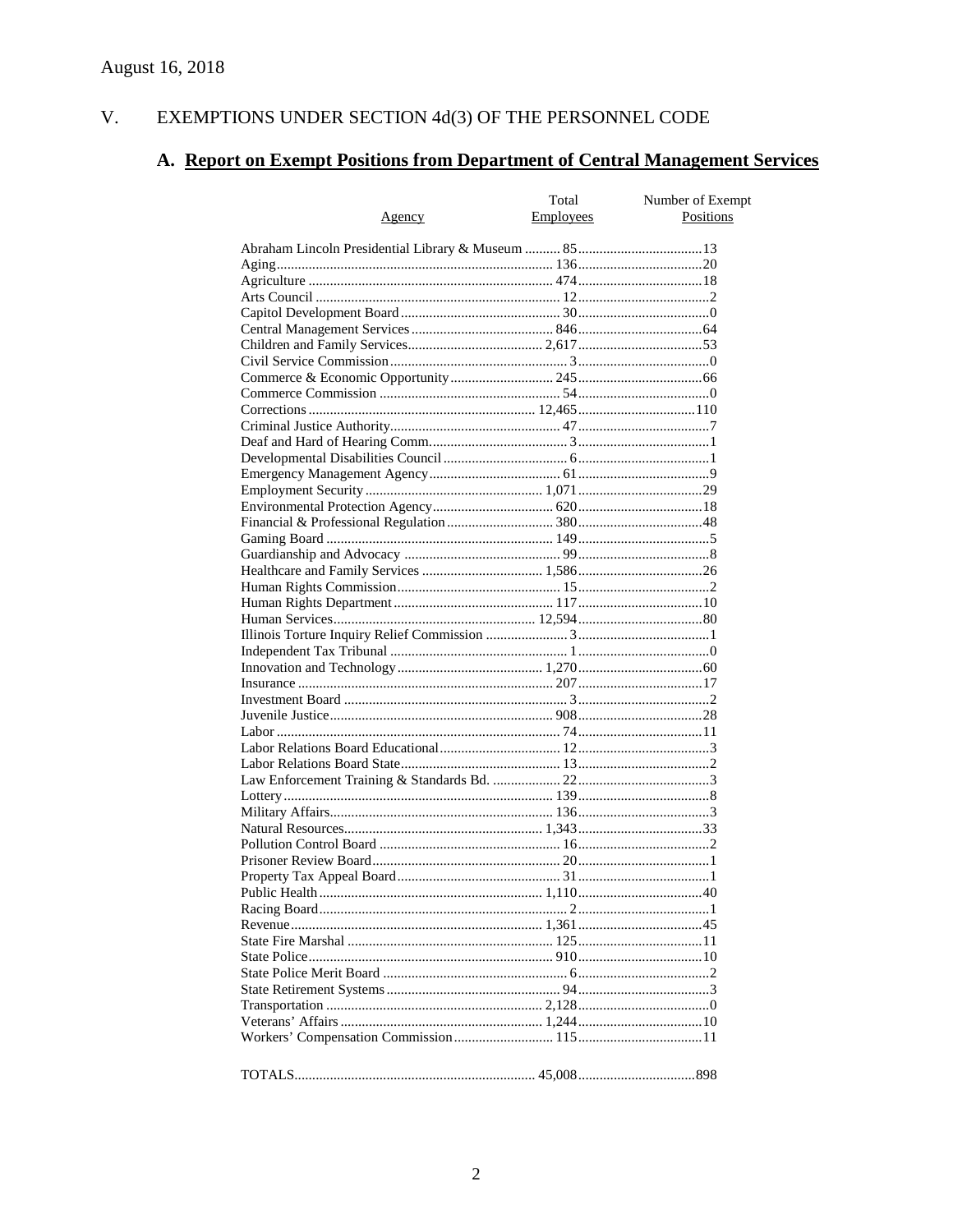## **B. Governing Rule – Section 1.142 Jurisdiction B Exemptions**

- a) The Civil Service Commission shall exercise its judgment when determining whether a position qualifies for exemption from Jurisdiction B under Section 4d(3) of the Personnel Code. The Commission will consider any or all of the following factors inherent in the position and any other factors deemed relevant to the request for exemption:
	- 1) The amount and scope of principal policy making authority;
	- 2) The amount and scope of principal policy administering authority;
	- 3) The amount of independent authority to represent the agency, board or commission to individuals, legislators, organizations or other agencies relative to programmatic responsibilities;
	- 4) The capability to bind the agency, board or commission to a course of action;
	- 5) The nature of the program for which the position has principal policy responsibility;
	- 6) The placement of the position on the organizational chart of the agency, board or commission;
	- 7) The mission, size and geographical scope of the organizational entity or program within the agency, board or commission to which the position is allocated or detailed.
- b) The Commission may, upon its own action after 30 days' notice to the Director of Central Management Services or upon the recommendation of the Director of the Department of Central Management Services, rescind the exemption of any position that no longer meets the requirements for exemption set forth in subsection (a). However, rescission of an exemption shall be approved after the Commission has determined that an adequate level of managerial control exists in exempt status that will insure responsive and accountable administrative control of the programs of the agency, board or commission.
- c) For all positions currently exempt by action of the Commission, the Director of Central Management Services shall inform the Commission promptly in writing of all changes in essential functions, reporting structure, working title, work location, position title, position number or specialized knowledge, skills, abilities, licensure or certification.
- d) Prior to granting an exemption from Jurisdiction B under Section 4d(3) of the Personnel Code, the Commission will notify the incumbent of the position, if any, of its proposed action. The incumbent may appear at the Commission meeting at which action is to be taken and present objections to the exemption request.

(Source: Amended at 34 Ill. Reg. 3485, effective March 3, 2010)

\* \* \*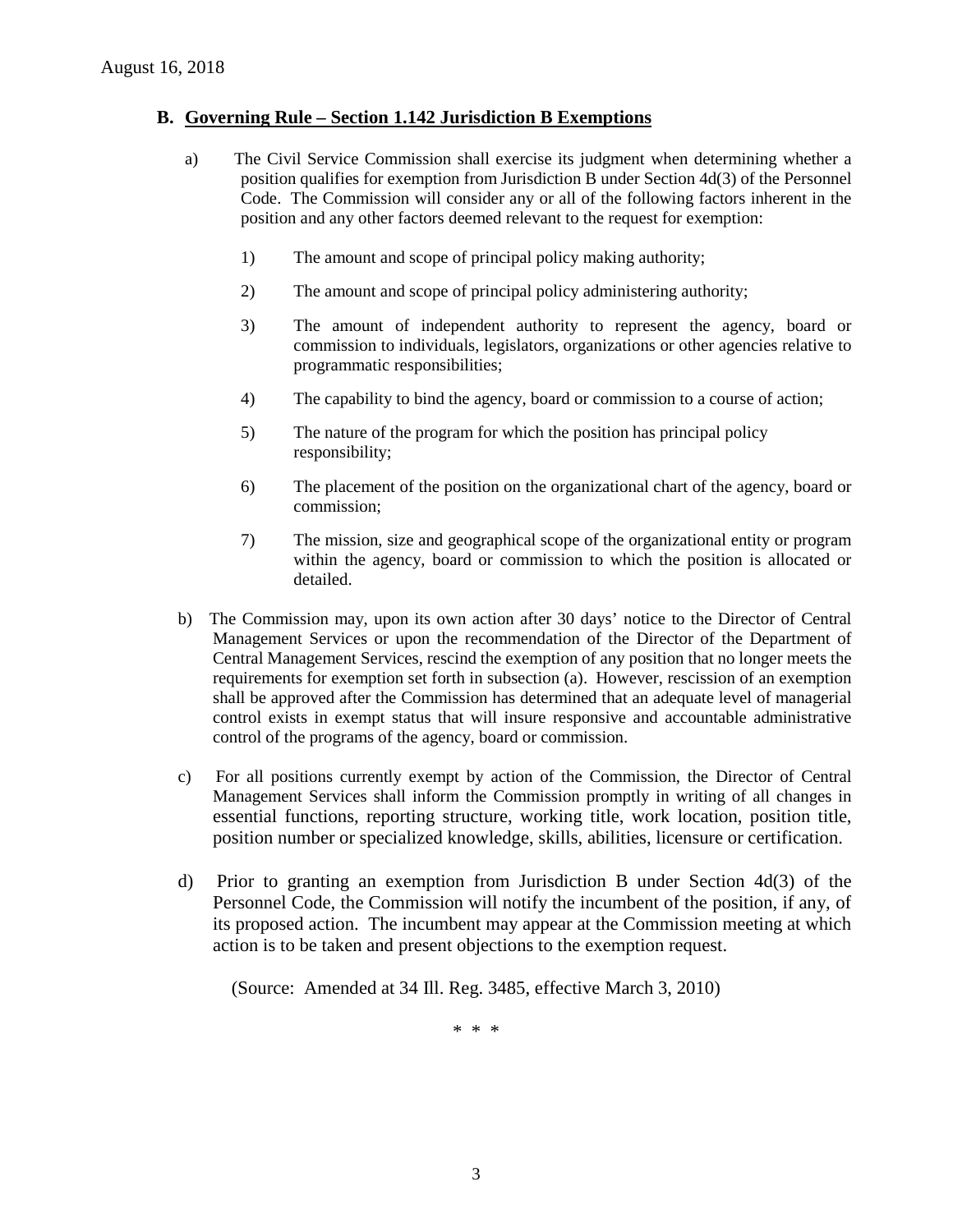# **C. Requests for 4d(3) Exemption**

Exemption Monitor Sabrina Johnson reported the following:

- $\triangleright$  As to Item C, this request is for a Legislative Liaison at Illinois Gaming Board, a position that reports to the Administrator. This position will serve as the agency Legislative Liaison and is required to communicate with any official or staff of the General Assembly of the State of Illinois to influence legislative action for the Illinois Gaming Board. This position is currently filled with a provisional appointment that expires August 31, 2018. Staff recommended approval of this exemption request.
- $\triangleright$  As to Item D, this request is for the Manager in the Arson Investigations Division at the Office of the State Fire Marshal (OSFM), a position that reports to the Chief Operating Officer, who reports to the Deputy Director who reports to the State Fire Marshal. This position will manage and direct the statewide Arson Investigations Division along with serving as the agency spokesperson for Arson Investigations and advise the State Fire Marshal and executive team of long range goals and objectives for this Division. The Division handles an average of 1,100 investigations per year. The Arson Investigation program is supported by the State Fire Marshal Act, the Fire Investigation Act and the Peace Office Fire Investigation Act. After Staff conducted research and analysis of this request, the one concern was this position being three levels removed from the State Fire Marshal. After reviewing other exempt positions at OSFM and the organizational work charts, there are several exempt positions that are similarly three levels removed. This position is currently filled with a provisional appointment that expires August 31, 2018. Staff recommended approval of this exemption request.

# **IT WAS MOVED BY COMMISSIONER RYAN, SECONDED BY COMMISSIONER URLACHER, AND THE MOTION ADOPTED 5-0 TO GRANT 4d(3) EXEMPTION FOR THE FOLLOWING POSITIONS:**

- **C: Legislative Liaison (IGB)**
- **D: Chief, Division of Arson Investigation (OSFM)**

# **E. Proposed Rescissions in accordance with Section 1.142(b) of the Rules of the Civil Service Commission**

As to the proposed rescissions, Exemption Monitor Sabrina Johnson noted that the details regarding these proposed rescissions are included on the agenda. Of the ten positions considered for rescission, only Items E1 and E2 were included for the Commissioners' consideration. It is Commission Staff's position that an adequate level of managerial control would exist in exempt status for all these proposed rescissions.

 $\triangleright$  As to Item E1, this position is the Property Management Chief Financial Officer at Central Management Services (CMS). This exemption was first approved on November 20, 2003. CMS submitted a clarification dated June 16, 2005 and the last clarification was dated October 16, 2005, with minor clarifications to the job duties.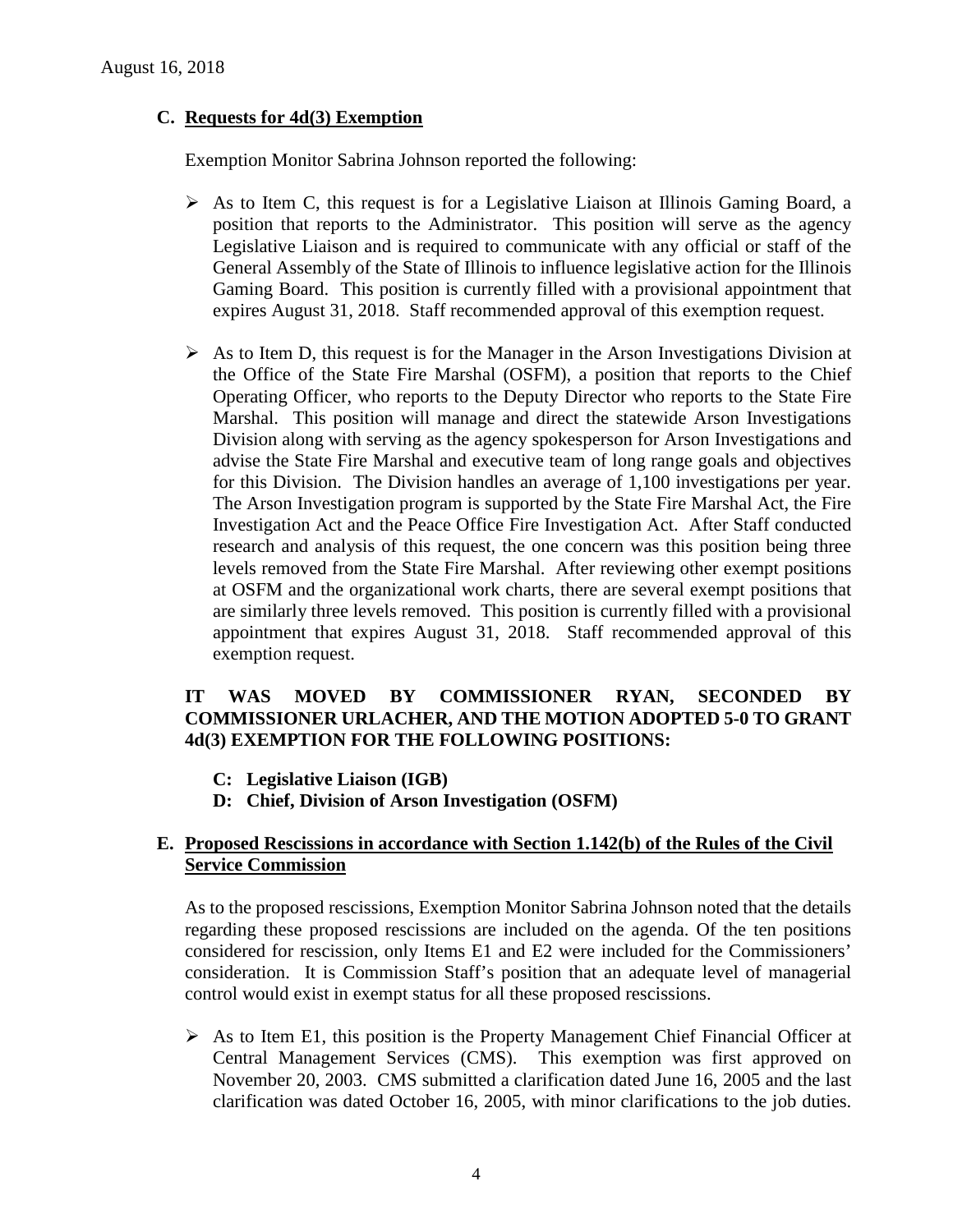This position handled real and leased property for state Agencies, Boards & Commissions called for by Executive Order Number 10.

Staff met with CMS Representatives to review seven exempt positions in the Bureau of Property Management that received notice of proposed rescission. CMS had recently abolished three of those positions and it was agreed to postpone consideration of two others until the February 2019 meeting for additional discussion to occur. Staff agreed that one of the remaining positions should retain its exempt status. That left Item E1. After Staff's review it was concluded that the lengthy vacancy along with the limited scope of the position warranted rescission of its principal policy exemption. The agency indicated it had no objection to the proposed rescission. This position has been vacant approximately three years. Staff recommended approval of this proposed rescission.

 $\triangleright$  As to Item E2, this position is the Associate Deputy Director for External Communication in the Department of Children and Family Services (DCFS). This exemption was first approved on June 17, 1998 with a working title of Downstate Deputy Chief. It developed and implemented policy for the downstate master marketing plan, recommended revisions to policies and procedures, conducted presentations to the public and media, and addressed issues and promoted positive stories within smaller media markets. DCFS clarified this position five times in the past 17 years. The working title changed from Downstate Deputy Chief to Associate Deputy Director – Downstate Communications to the current working title. According to the DCFS Classification Manager, some of the functions have changed because of different visions and different initiatives by various Directors but this position still has the duty of developing and implementing policy for the master marketing plan. The master marketing plan also defines and presents agency goals and objectives to the public, advisory groups and other appropriate entities regarding service provision to the children and families of the state.

Staff had issues regarding the Deputy Director of Communications and Associate Deputy Director – Cook County Communications. After reviewing the history of job duties for all three positions along with reviewing the Minutes when these positions were approved, it is clear why DCFS has two Communications positions and one exempt marketing position. When these positions were approved, the Commissioners were comfortable with DCFS having a structure of two exempt Communications positions and one exempt marketing position. DCFS is something of a lightning rod for high profile stories which appeared to be a factor even back when these three were approved for exemption. After additional consideration, Staff was satisfied that this structure was in accordance with the limitations of Section 4d(3) of the Personnel Code. For these reasons, Staff recommended denial of this proposed Rescission.

# **IT WAS MOVED BY COMMISSIONER RYAN, SECONDED BY COMMISSIONER URLACHER, AND THE MOTION ADOPTED 5-0 TO RESCIND THE 4d(3) EXEMPTION FOR THE FOLLOWING POSITION:**

**E1: BOPM-Chief Financial Officer (CMS)**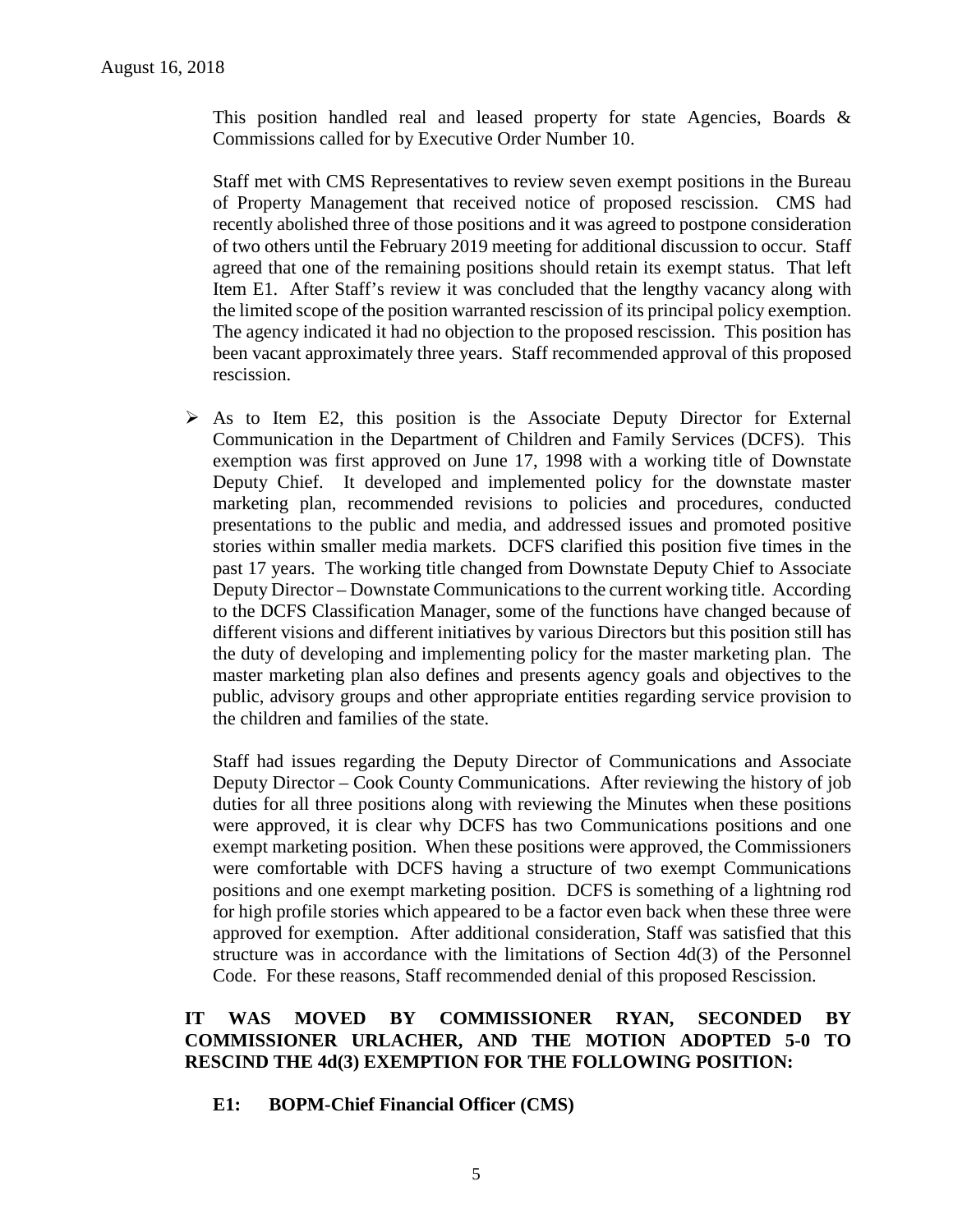# **IT WAS MOVED BY COMMISSIONER RYAN, SECONDED BY COMMISSIONER URLACHER, AND THE MOTION ADOPTED 5-0 TO DENY THE RESCISSION OF 4d(3) EXEMPTION FOR THE FOLLOWING POSITION:**

# **E2: Associate Deputy Director for External Communications (CFS)**

# **The following positions were granted 4d(3) exemption on August 16, 2018:**

#### **C. Illinois Gaming Board**

| <b>Position Number</b>  | $\parallel$ 37015-50-69-000-30-01   |
|-------------------------|-------------------------------------|
| <b>Functional Title</b> | Legislative Liaison                 |
| Incumbent               | Caleb Melamed                       |
| Supervisor              | Illinois Gaming Board Administrator |
| Location                | <b>Sangamon County</b>              |

#### **D. Office of the State Fire Marshal**

| <b>Position Number</b>  | 40070-50-50-800-00-84                                                                               |
|-------------------------|-----------------------------------------------------------------------------------------------------|
| <b>Functional Title</b> | Chief, Division of Arson Investigation                                                              |
| Incumbent               | Terry Ooms                                                                                          |
| Supervisor              | Chief Operating Officer who reports to the Deputy Director who<br>reports to the State Fire Marshal |
| Location                | <b>Sangamon County</b>                                                                              |

### **The following 4d(3) exemption was rescinded on August 16, 2018:**

| <b>I</b> tem | <b>Position Number</b> | <b>Agency and Functional Title</b> |                                                       |
|--------------|------------------------|------------------------------------|-------------------------------------------------------|
| E1           |                        |                                    | 40070-37-60-200-00-01   CMS   Property Management/CFO |

#### **The following 4d(3) exemption rescission was denied on August 16, 2018:**

| Item | <b>Position Number</b> | <b>Agency and Functional Title</b> |                                                          |
|------|------------------------|------------------------------------|----------------------------------------------------------|
| E2   | 37015-16-02-000-30-01  | <b>CFS</b>                         | Associate Deputy Director for External<br>Communications |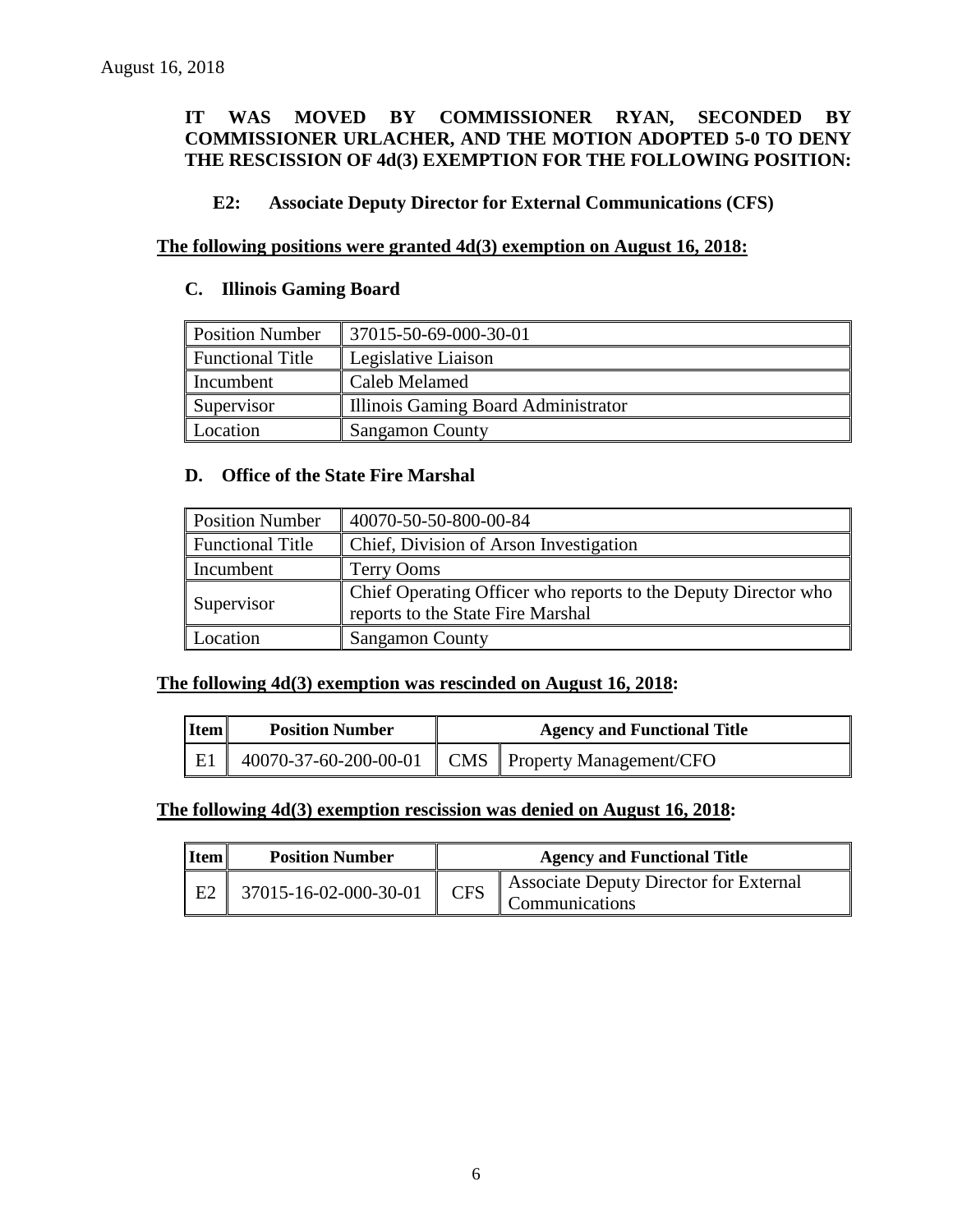# VI. CLASS SPECIFICATIONS

#### **A. Governing Rule – Section 1.45 Classification Plan**

The Commission will review the class specifications requiring Commission approval under the Classification Plan and will approve those that meet the requirements of the Personnel Code and Personnel Rules and conform to the following accepted principles of position classification:

- a) The specifications are descriptive of the work being done or that will be done;
- b) Identifiable differentials are set forth among classes that are sufficiently significant to permit the assignment of individual positions to the appropriate class;
- c) Reasonable career promotional opportunities are provided;
- d) The specifications provide a reasonable and valid basis for selection screening by merit examinations;
- e) All requirements of the positions are consistent with classes similar in difficulty, complexity and nature of work.

The following class titles were submitted for abolishment and revision by the Director of the Illinois Department of Central Management Services:

# **B. Fire Certification Specialist I (revision) Fire Certification Specialist II (revision) Fire Certification Specialist Supervisor (revision)**

# **C. Medical Administrator I - Option C (revision) Medical Administrator I - Option D (revision) Medical Administrator II - Option C (revision) Medical Administrator II - Option D (revision) Medical Administrator III (revision) Medical Administrator IV (revision) Medical Administrator V (abolishment)**

Staff Analysis: Regarding Items B and C, Assistant Executive Director Barris emailed Chris Nickols at CMS Technical Services prior to the meeting and informed him that the CMS 112 form attached to the proposed revisions and abolishment failed to indicate whether the revisions and abolishment were agreed to through collective bargaining.

Regarding Item B, Barris inquired from Nickols why the proposed revisions were necessary when a similar revision occurred as recently as June 2015 as indicated by the Commission's records. Nickols responded that compared with June 2015, the updated proposal to the Fire Certification Specialist 1, Fire Certification Specialist 2, and Fire Certification Specialist Supervisor class specifications, would fine tune the requirements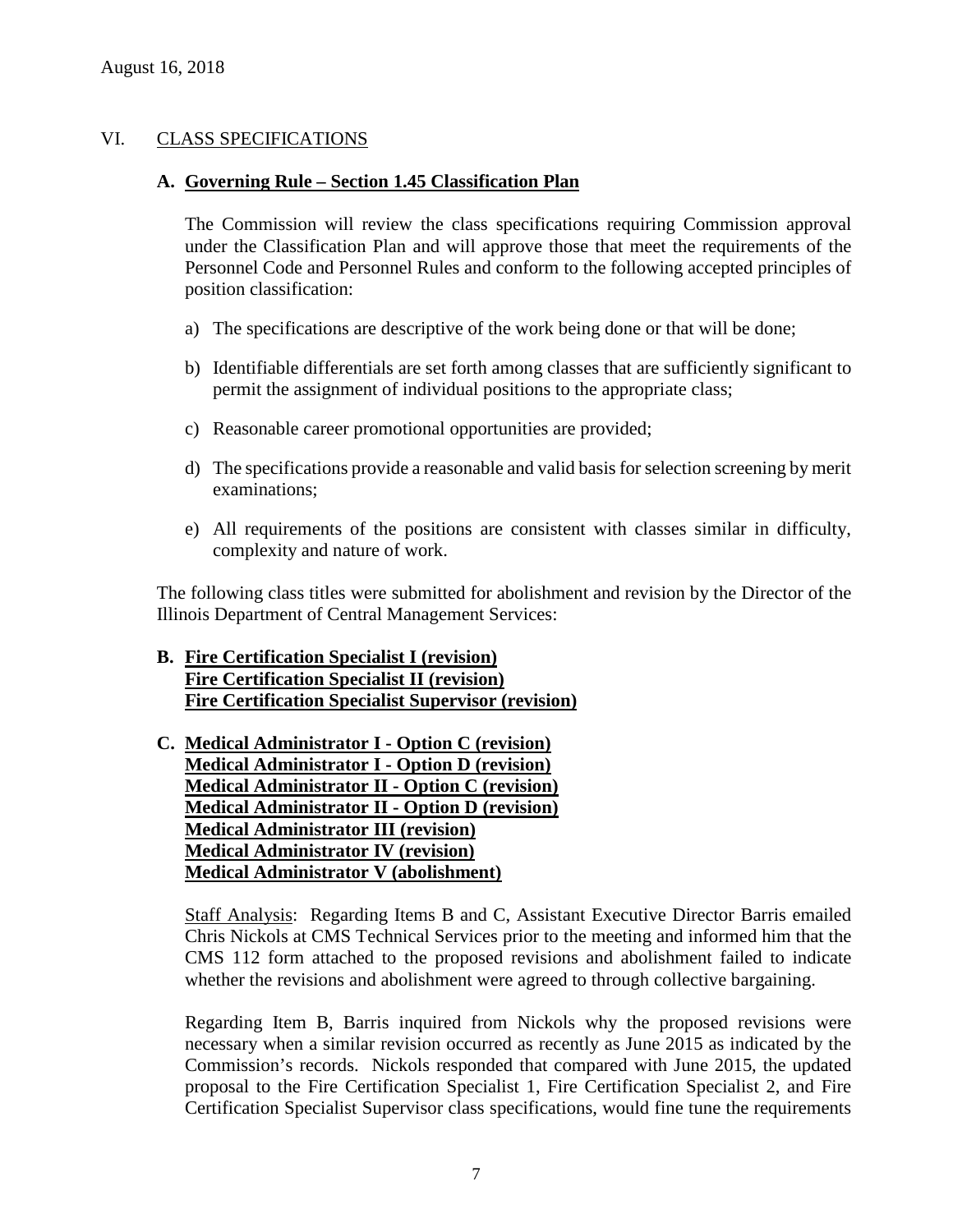due to: a) the changes from 2015 not yielding the desired results and b) the Joint Committee on Administrative Rules and the Office of the Illinois State Fire Marshal agreed to amendments to Section 141 of the Administrative Code changing certifications required of the positions.

Regarding Item C, Barris inquired if the last revision to the classes occurred in 2002 as indicated by the Commission's records. Nickols confirmed that the Medical Administrator 1 Option C, Medical Administrator 1 Option D, Medical Administrator 2 Option C, Medical Administrator 2 Option D, Medical Administrator 3, Medical Administrator 4, Medical Administrator 5 class specifications had not been revised since October 1, 2002. Barris informed the Commissioners that the proposed revisions and abolishment outlined in Items B and C were agreed to through collective bargaining and that Nickols had provided updated CMS 112s to reflect the agreements. Barris reported that no increases in compensation would result from the revisions and abolishment.

# **IT WAS MOVED BY COMMISSIONER FINCH, SECONDED BY COMMISSIONER LUECHTEFELD, AND THE MOTION ADOPTED 5-0 TO APPROVE THE ABOLISHMENT AND REVISION OF THE FOLLOWING CLASS TITLES TO BE EFFECTIVE SEPTEMBER 1, 2018:**

- **B. Fire Certification Specialist I (revision) Fire Certification Specialist II (revision) Fire Certification Specialist Supervisor (revision)**
- **C. Medical Administrator I - Option C (revision) Medical Administrator I - Option D (revision) Medical Administrator II - Option C (revision) Medical Administrator II - Option D (revision) Medical Administrator III (revision) Medical Administrator IV (revision) Medical Administrator V (abolishment)**

**IT WAS MOVED BY COMMISSIONER URLACHER, SECONDED BY COMMISSIONER RYAN, AND THE MOTION ADOPTED 5-0 TO DISAPPROVE ANY CLASS SPECIFICATIONS RECEIVED BY THE COMMISSION STAFF NOT CONTAINED IN THIS AGENDA TO ALLOW ADEQUATE STUDY.**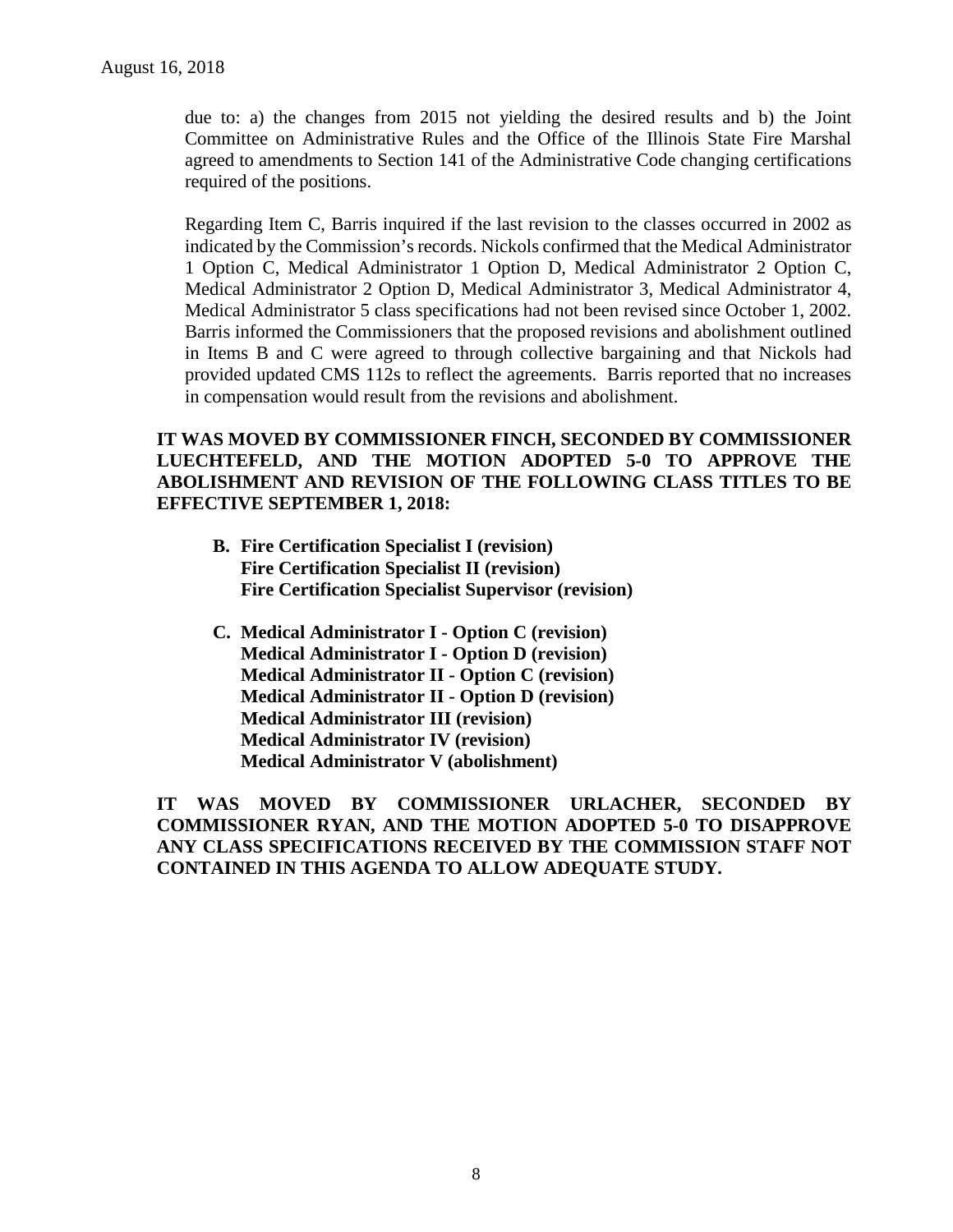## VII. PERSONNEL RULES

### **A. Civil Service Commission Governing Rule – Section 1.310 Personnel Rules**

The Commission has power to disapprove new rules or amendments to existing rules submitted by the Director of Central Management Services. Such proposed new rules or amendments of existing rules submitted to the Commission shall be accompanied by a report of proceedings attending the prior public hearing required by law with respect to them. If the Commission does not disapprove new rules or any amendment to existing rules within 30 days following the receipt from the Director of Central Management Services, the new rules or amendments have the force and effect of law after filing by the Director with the Secretary of State.

# **B. None submitted**

**IT WAS MOVED BY COMMISSIONER URLACHER, SECONDED BY COMMISSIONER FINCH, AND THE MOTION ADOPTED 5-0 TO DISAPPROVE ANY AMENDMENTS TO PERSONNEL RULES RECEIVED BY THE COMMISSION STAFF BUT NOT CONTAINED IN THIS AGENDA TO ALLOW ADEQUATE STUDY.** 

#### VIII. MOTION TO CLOSE A PORTION OF THE MEETING

**IT WAS MOVED BY COMMISSIONER LUECHTEFELD, SECONDED BY COMMISSIONER URLACHER, AND BY ROLL CALL VOTE THE MOTION ADOPTED 5-0 TO CLOSE A PORTION OF THE MEETING PURSUANT TO SUBSECTIONS 2(c)(1), 2(c)(4), AND 2(c)(11) OF THE OPEN MEETINGS ACT.**

| <b>SICKMEYER</b> | YES.       | <b>FINCH</b> | YES. |
|------------------|------------|--------------|------|
| LUECHTEFELD      | <b>YES</b> | <b>RYAN</b>  | YES. |
| <b>URLACHER</b>  | YES.       |              |      |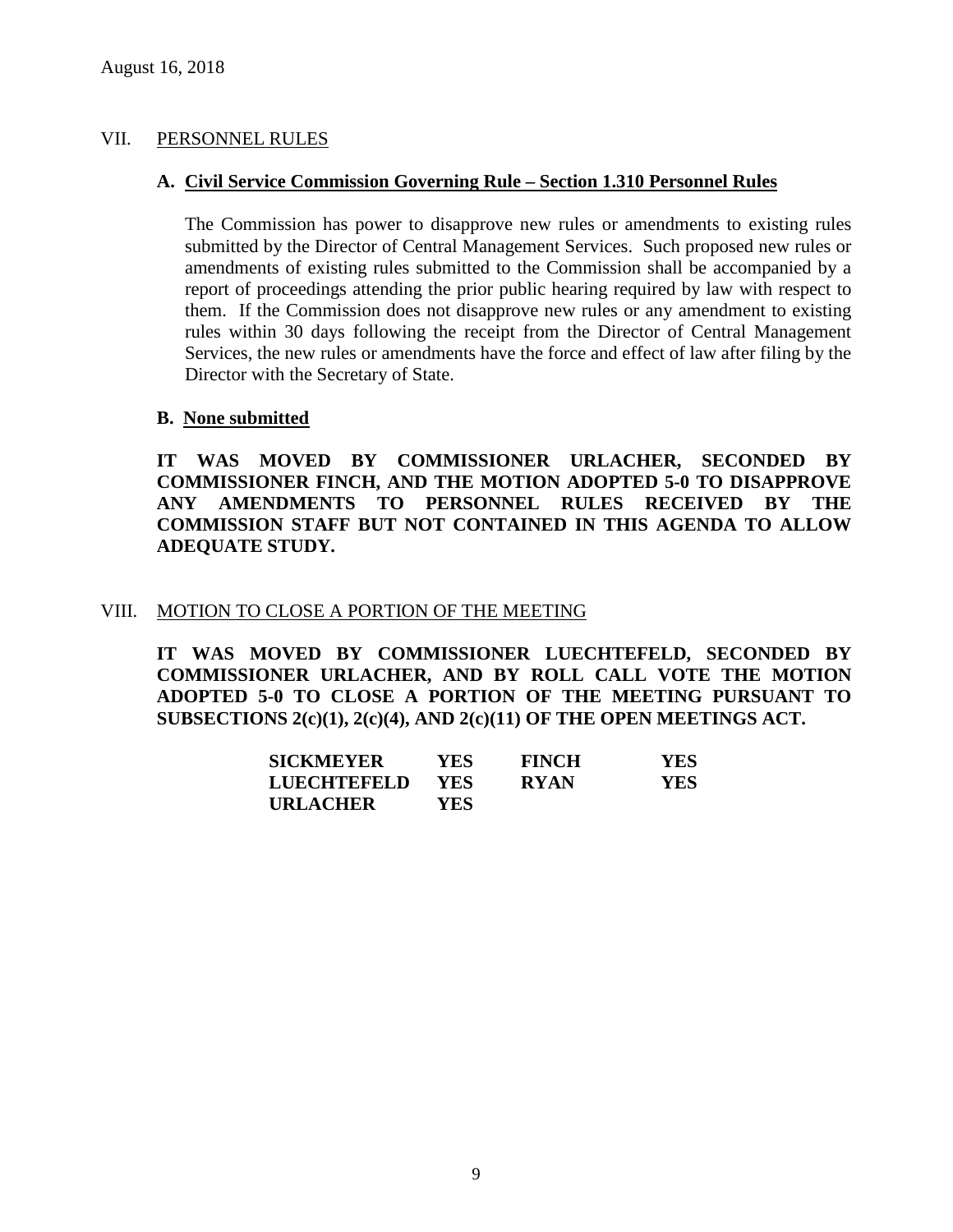# IX. RECONVENE THE OPEN MEETING

Upon due and proper notice, the regular open meeting of the Illinois Civil Service Commission was reconvened at 607 E. Adams Street, Suite 801, Springfield, IL at 12:00 p.m.

#### PRESENT

Chairman Timothy D. Sickmeyer; G.A. Finch, David Luechtefeld, Jane Ryan, and Casey Urlacher, Commissioners; and Daniel Stralka, Executive Director, and Andrew Barris, Assistant Executive Director.

### X. PUBLICLY ANNOUNCED DECISION RESULTING FROM APPEAL

### **RV-22-18**

| Employee   | Chelsea Cobb          | Appeal Date          | 10/23/17                               |
|------------|-----------------------|----------------------|----------------------------------------|
| Agency     | Human Services        | <b>Decision Date</b> | 07/23/18                               |
| Type       | <b>Rule Violation</b> | Proposal for         | Violation of Section 8b.6 of Personnel |
| <b>ALJ</b> | <b>Andrew Barris</b>  | Decision             | Code and Sections 302.320 & 302.780 of |
|            |                       |                      | Personnel Rules; agency instructed to  |
|            |                       |                      | comply by obtaining approval of CMS    |
|            |                       |                      | Director to discharge probationary     |
|            |                       |                      | employee, Chelsea Cobb.                |

**IT WAS MOVED BY COMMISSIONER RYAN, SECONDED BY COMMISSIONER URLACHER, AND THE MOTION ADOPTED TO REMAND IT TO THE ADMINISTRATIVE LAW JUDGE FOR THE PURPOSE OF TAKING ADDITIONAL EVIDENCE PURSUANT TO SECTION 1.290 OF THE RULES OF THE CIVIL SERVICE COMMISSION.** 

### XI. APPEALS TERMINATED WITHOUT DECISIONS ON THE MERITS

### **DA-1-19**

| Employee    | Elzbieta Kaminski    | Appeal Date                  | 7/05/18                          |
|-------------|----------------------|------------------------------|----------------------------------|
| Agency      | Human Services       | Decision Date $\int 7/31/18$ |                                  |
| Appeal Type | Discharge            | Proposal for                 | Dismissed subject to approval of |
| ALJ         | <b>Andrew Barris</b> | Decision                     | Commission; withdrawn.           |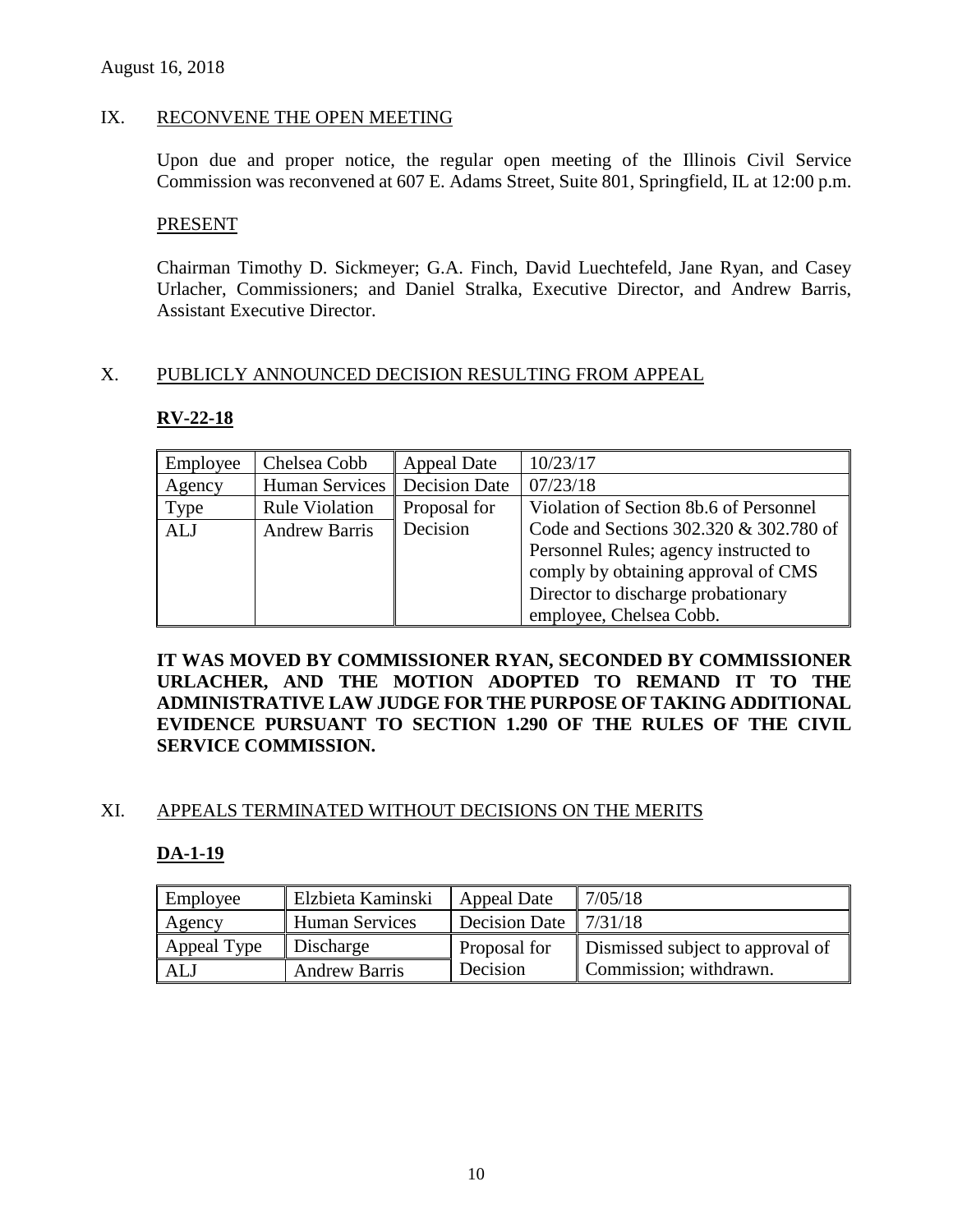# **DA-2-19**

| Employee    | Amber Wrobleski      | Appeal Date   | 7/11/18                          |
|-------------|----------------------|---------------|----------------------------------|
| Agency      | Veterans' Affairs    | Decision Date | 7/23/18                          |
| Appeal Type | Discharge            | Proposal for  | Dismissed subject to approval of |
| ALJ         | <b>Andrew Barris</b> | Decision      | Commission; withdrawn.           |

**IT WAS MOVED BY COMMISSIONER FINCH, SECONDED BY COMMISSIONER URLACHER, AND BY ROLL CALL VOTE OF 5-0 THE MOTION ADOPTED TO AFFIRM AND ADOPT THE PROPOSALS OF THE ADMINISTRATIVE LAW JUDGE TO DISMISS THE APPEALS.**

| <b>SICKMEYER</b> | YES-       | <b>FINCH</b> | YES |
|------------------|------------|--------------|-----|
| LUECHTEFELD      | <b>YES</b> | <b>RYAN</b>  | YES |
| <b>URLACHER</b>  | YES.       |              |     |

# XII. STAFF REPORT

Assistant Executive Director Barris reported that:

- $\triangleright$  HB 4295 (Sangamon County Jobs Bill) was signed into law and SB2707 was still waiting for a signature from the Governor.
- $\triangleright$  The amendments to the Rules of the Civil Service Commission were ready to be submitted for publication by the Secretary of State's office.
- $\triangleright$  The Record Retention project has been completed as closed cases have been sent to the Illinois State Archives.
- $\triangleright$  The Interagency Committee on Employees with Disabilities (ICED) requested that member agencies provide a donation for the ICED Annual Awards and the Commissioners agreed to contribute \$100 to the event.

Executive Director Daniel Stralka reported that the Auditor General issued its Compliance Audit Report for fiscal years 2016 and 2017 on July 25, 2018. There was one finding related to the filing of the annual Fiscal Control and Internal Auditing Act report. The deficiency was addressed and steps have been taken to ensure compliance going forward.

### XIII. ANNOUNCEMENT OF NEXT MEETING

Announcement was made of the next regular open meeting to be held Thursday, September 20, 2018 at 11:00 a.m. in the Chicago and Springfield offices of the Commission by interactive video conference.